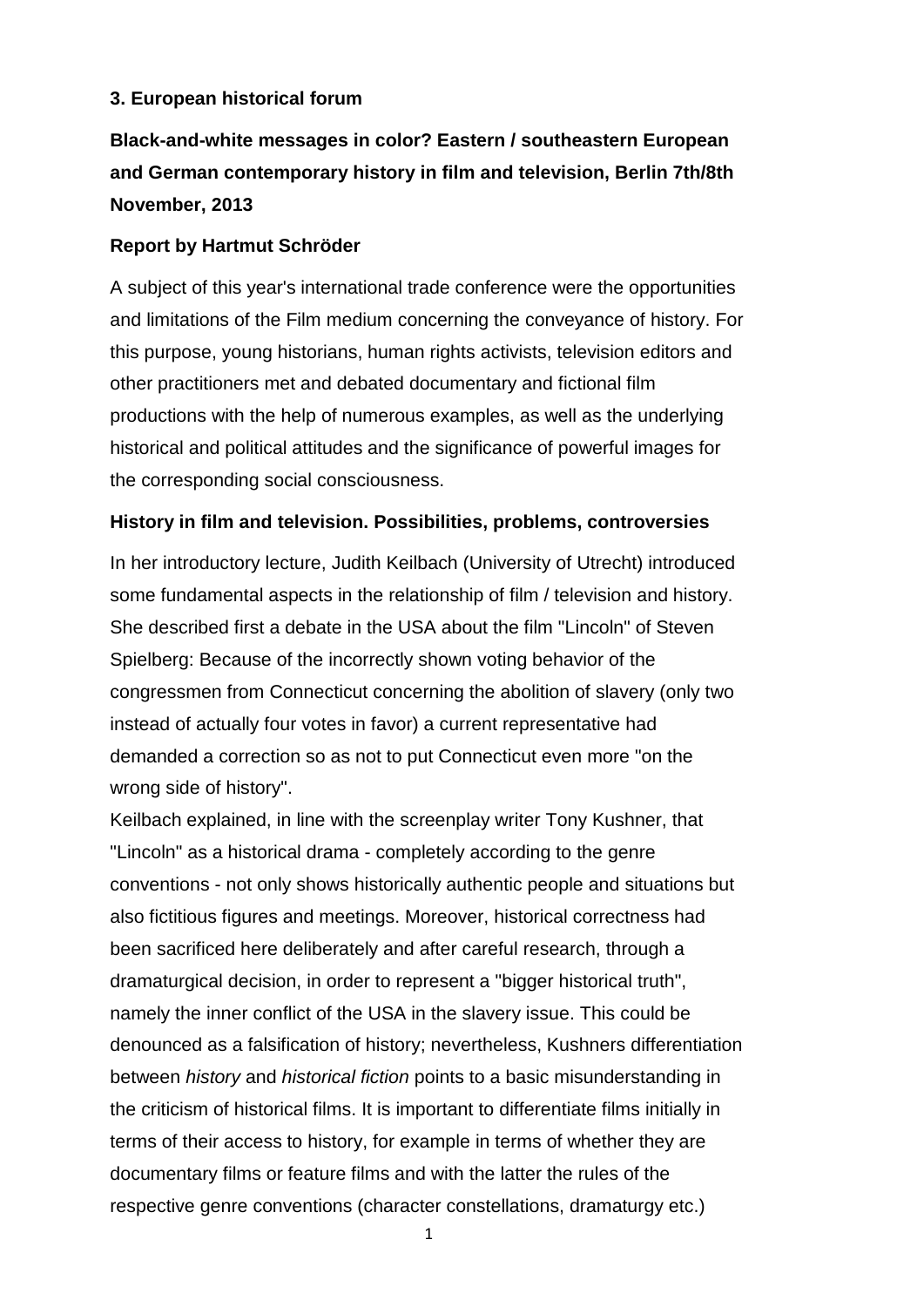would be effective. Miniseries and series would offer other possibilities and more possibilities than a film of 90 minutes, and through this, because of the narrative possibilities, television is possibly better suited for presenting history.

Above all, it is important whether there is a requirement for an explanation of history or whether historical references serve only as atmosphere or for the generation of conflicts. Films or TV programs would never be able to be a reflection of historical reality; they are always selective - like academic presentations, stated Keilbach. This becomes clear not only with the help of the presented (or omitted) events, but also with the question of when does a narrative begin. For example, "Lincoln" extensively leaves out the American civil war and the new German television trilogy about the  $2<sup>nd</sup>$  World War, "Unsere Mütter unsere Väter", begins in 1941 (and not in 1933 or 1939). It therefore concentrates on experiences during the war in the east so that no stance must be taken on political or ideological questions from the time before. As a result, all films adopt a specific perspective on the events portrayed, which refers to the general interests of the context being developed. Cinematic portrayals of history are always the expression of the respective time of origin, Keilbach summed up. The particular perspective can lead to conflicts about a film if there is still no social consensus about the presentation of history, or if a film is perceived as an attempted reinterpretation of history.

The problem should be emphasized of the power of images that etch into our memory and that we consider to be reality. This results in memory of the images, not of the event. A "shared cinema experience" thus becomes a part of the collective memory. On the other hand, recollection and collective memory are always dynamic, and movies and pictures contribute significantly to this. It is interesting, however, that in spite of our knowledge about their constructed character, films are discussed as a depiction of reality. This is associated with the "reality effect", through which, in the perception of cinematic images, an impression of reality is initially generated. In the perception of written texts, for example, another transfer process is necessary, and is always associated with a certain distance. This is removed with the cinematic image, Keilbach stressed.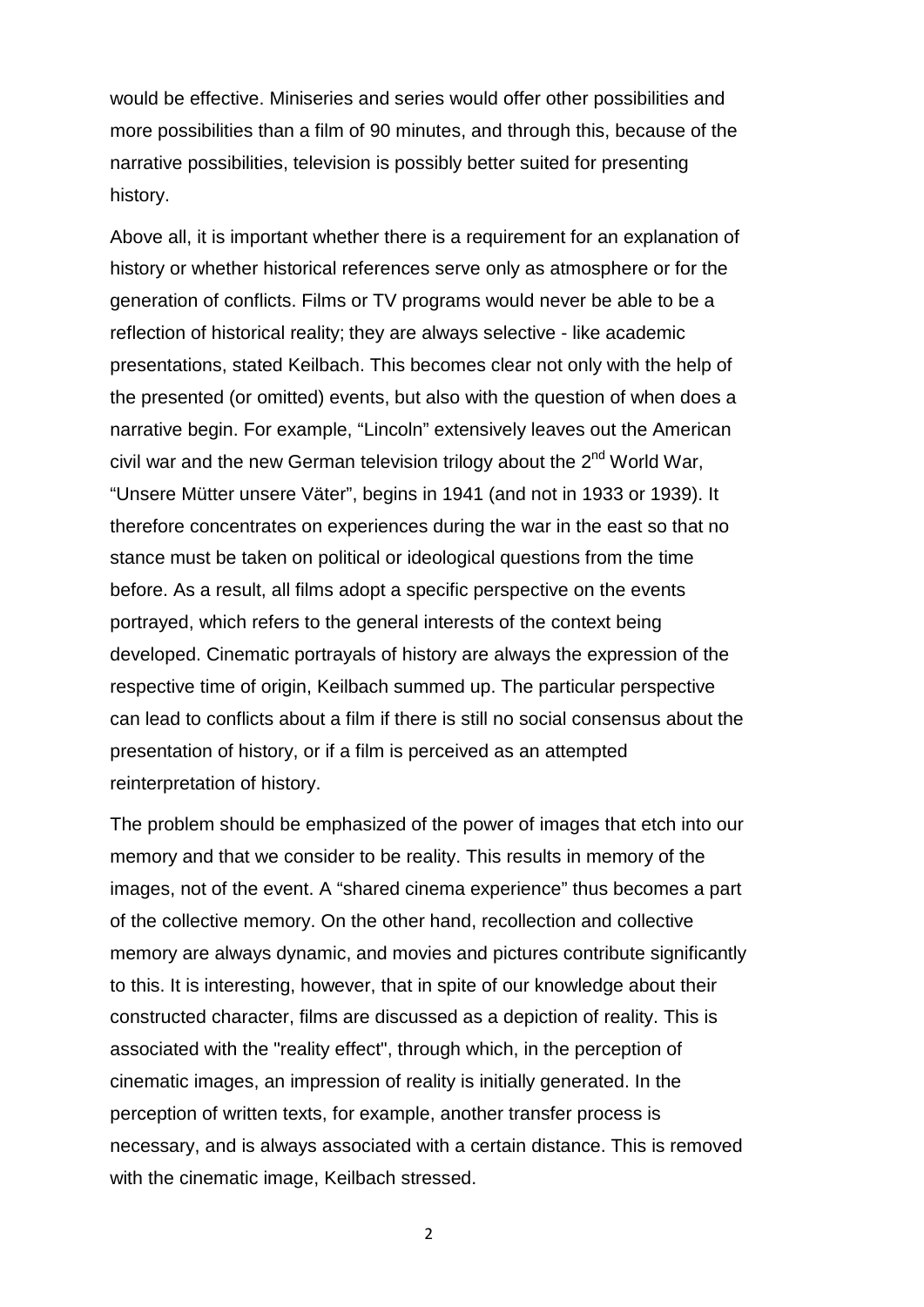However, films and programs with historical references often additionally accentuate this claim to reality and use certain cinematic methods for that. The following are among these authentication strategies, inter alia: visual orientation on historical models (casting, historical locations, props), reenactment of existing, well-known documentary material and stories, fading in writing for the local or temporal settings, staging immediacy via diary-like text, manual or shoulder camera creating the impression of being directly behind and with the figures.

With documentary films, another rhetoric is used of course; it is rather argumentative and demonstrates what is frequently portrayed by citing specialist literature and experts. Mutual authentication of contemporary witnesses and documentary material used is noticeable with contemporary history documentaries: the eyewitnesses remembered what was then shown as it were, whereas what was shown was from the memories of eyewitnesses, as Keilbach illustrates with the help of an example from the television series "Holocaust" (ZDF, 2000). Next to the picturing of history and reflection incentives for viewers generated by how they are affected - the potential of film and television lies in the possibility to present a variety of perspectives, as for example in the form of five different biographies in "Unsere Mütter unsere Väter". Also the experience of actors of historical roles would offer an additional experience dimension. Moreover, experimental reenactments could question the truth claims of movies and lay bare the constructive nature of historical narrative. A film, even a bad one, is "good" if it triggers discussions and controversies about historical political issues, Keilbach summed up.

### **Television history landscapes: Serbia, Russia, Ukraine**

#### *Serbia*

Snežana Milivojević, media theorist from Belgrade, first stated that there is a complicated relationship between television and history because the former is a medium of current, common everyday life (and understanding) and therefore the translation of history into television is a very difficult task. The illusion of "here and now" is generated especially strongly in live broadcasts, by the fact that the audience bears witness directly to the authenticity of the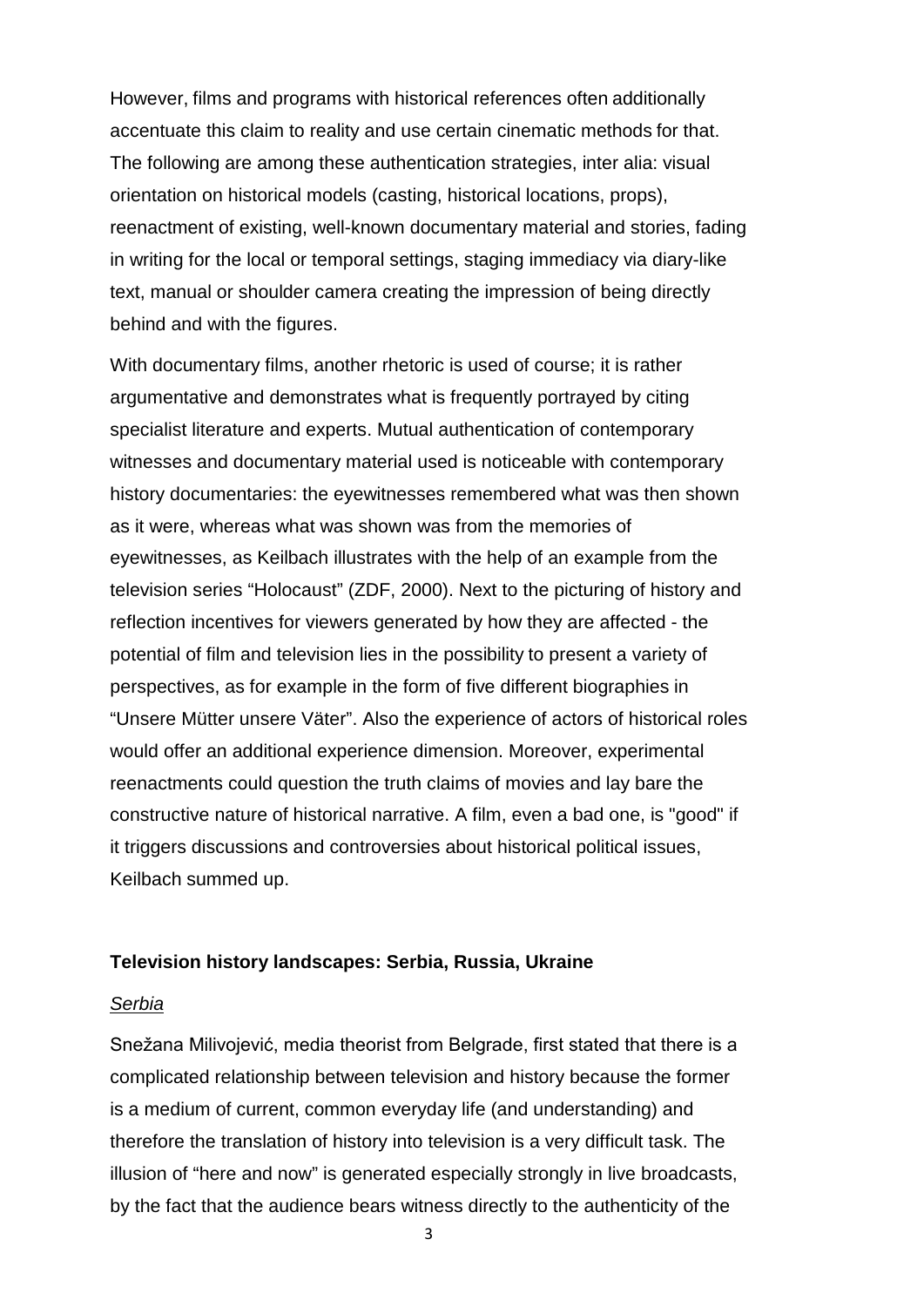events. Not without reason, they have been called the "first draft of history". By its general reporting, television already plants iconic images of events into the consciousness of people (moon-landing, when the wall came down, Iraq war...).

Due to its powers of persuasion and centricity, television leads to a certain homogenization of the population and its basic attitudes and is easy to exploit by the government even in democratic countries.

Television often earns the criticism that it spreads commercial "trash" and that it minimizes and trivializes serious issues. But it should be borne in mind that television was and still is the most important medium of the  $20<sup>th</sup>$  century. Television habits would also characterize dealing with future media, prophesied Milivojević.

Concerning the 1990s in the Balkans, where the history of violence has scarcely passed, if at all, the relationship between television and history is even more complicated because of emotional involvement. In Serbia and in other countries of the Balkans, television avoids rather awkward subjects of the recent history (Vesna Terselić from Sarajevo had already referred to other taboos existing in many countries, for instance regarding questions of collaboration with National Socialism, of complicity etc.).

It is noteworthy that many official TV depictions from the 1990s have survived the regimes and the circumstances under which they were produced. On the other hand, many oppositional media that had succeeded in surviving under the authoritarian regimes would be unlikely to survive commercialization pressure in a democracy, says Milivojević.

In the 1990s, Serbian television was an intensive field for historical battles, as if the battle at Amselfeld in 1389 had to be fought once more and won this time with the help of television. Television has become the place of political confrontations about history, also because it has not fulfilled its most important functions of processing the present and coping with everyday life. As part of this, the history of the federal state of Yugoslavia has been deconstructed to rewrite it into one that promised a better future, Milivojević opined. Television has served to legitimize the new perception and formed a narrative from the very complicated difficult reality, which the people in the disintegrating country followed out of a need for reassurance. Deconstruction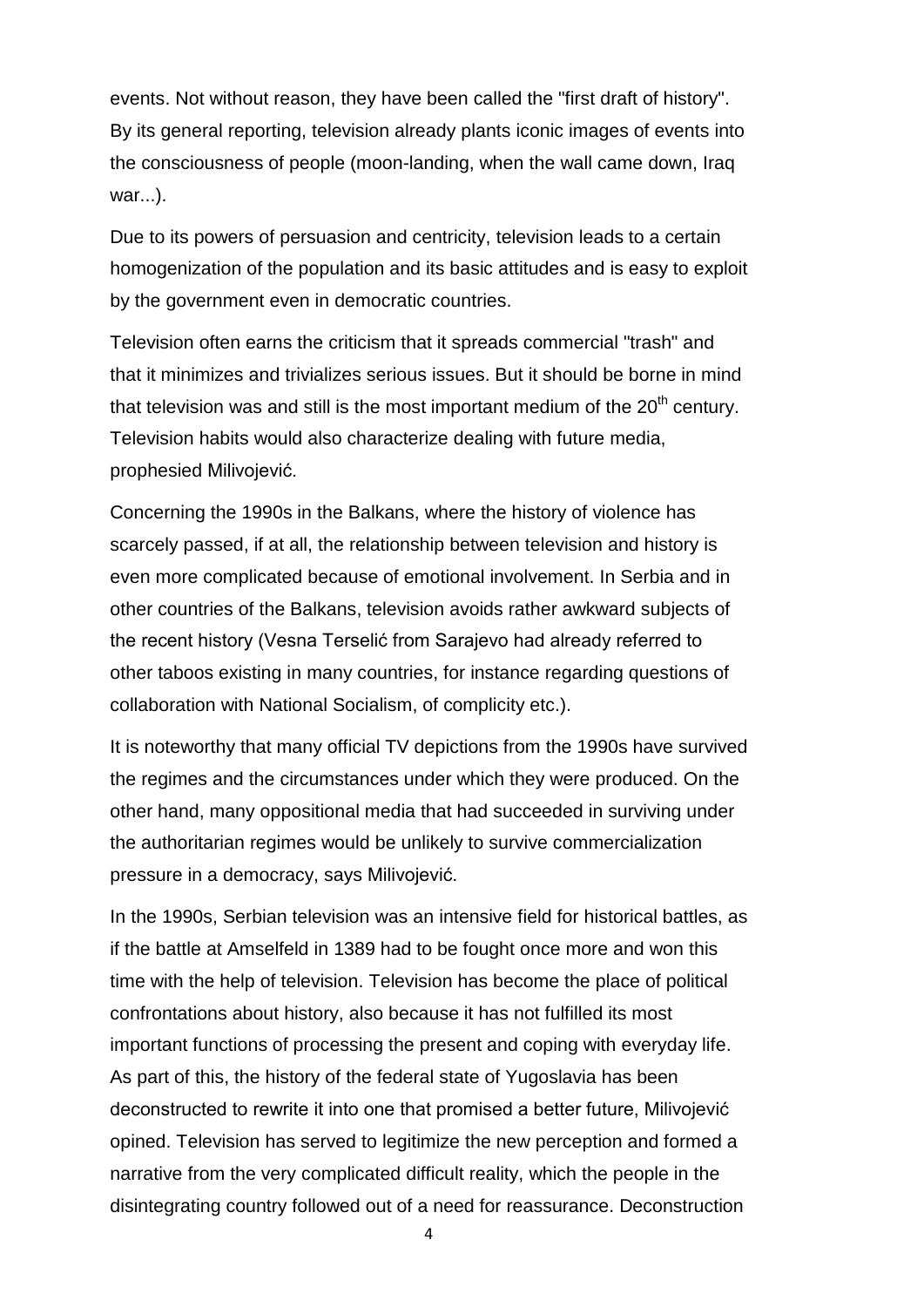and reconstruction of history are normal, but had been done here without open social discourse, stated Milivojević. Many of the strategies from the 1990s even still exist after 2000.

# *Russia*

The sociologist and cultural scientist Daniil Dondurej outlined and emphasized the television environment in Russia in which "the ideas of the people about life are generated".

In spite of extensive television production and television reception (it is a main activity of 95-105 million people daily), Russian television is not an object of social reflection. 80% of the population would barely make a distinction between the physical and the "second" reality. A considerable tolerance towards violence also prevails in the news and other moral prohibitions have also been killed. (Judith Keilbach had already remarked that through the competition situation and the urge to outdo others, and through the mechanisms of the medium and its consumption, all taboos are likely to fall in the long term.)

Of the 340 television channels, four central stations take up 40% of the air space. A central factor is the viewer ratings and commercialization becomes clear through the six billion private dollars of the television commercials market, compared with only 200 million dollars from the state side. There are two television populations in Russia, Dondurej diagnosed - the viewers until 23:30, when determination of viewer ratings and advertising calculations have an effect, and a minority for the time from 23:30 to 6:00 when interesting, good programs with human language are broadcast. Hence, Dondurej recommends to sleep during the day and to watch TV at night. In Russia there is neither state nor private television, and even less public sector television, but only commercial television, Dondurej summarized.

All that is embedded in an ideological context in which the state, through an "intuitive astonishing drawing from national mentality and proto-feudal matrices, from the ability to lead and manipulate", positions itself as the most important demiurge of all types of activity. In the Putin doctrine, the Russian state has its own civilization between Europe and Asia and is paternalistically responsible for everything - which is transported by all available means via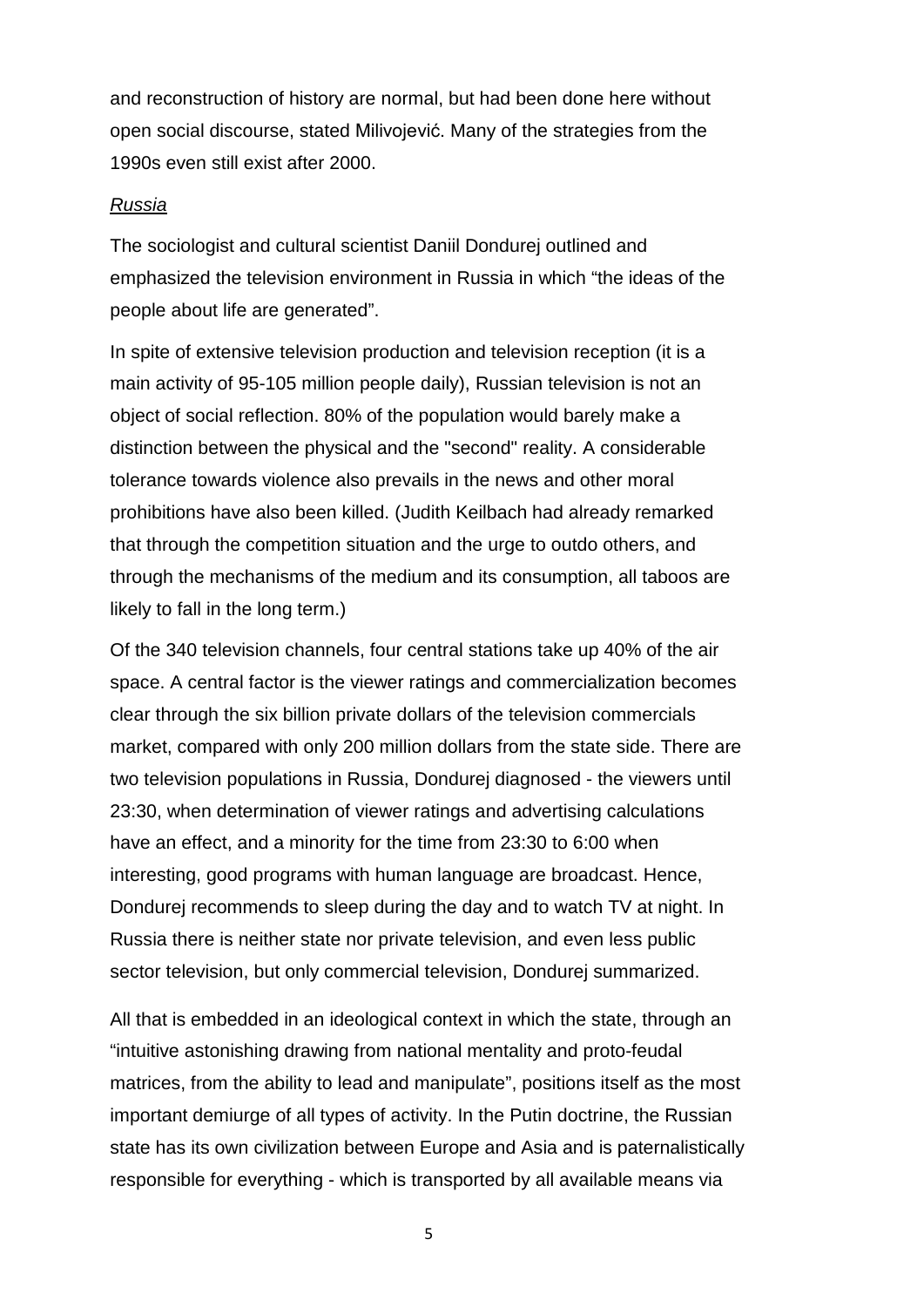series, news, statements in discussions so that 70% of the population shares these views. In addition there is patriotism as love for the state, Putin's new concept of the "prevailing majority of the citizens", that is juxtaposed with civil society and the constant search for current enemies. Here Europeans and Americans are less high up on the list than "other religions" and "foreignborn", while the rich, despite systematic moral denunciation in television series of the last twenty years (currently 3500 hours per year are broadcast), are not yet "inaugurated" as enemies, Dondurej reported. The broadcasts are created so that people not living in 2013 are not in a time dimension, and also that it is not important who lived in 1937 or 1956. It is spoken about on television, however, so that society does not consolidate. Overall, for a long time, a "cultural contract" has prevailed where television, as a "political statute", does not broadcast anything that would not be agreeable to the political regime and in return has a free hand to develop six billion dollars.

Concerning portrayals of history on television, Dondurej reported that the "socialistic consciousness" for this remains systematically not worked through, that historical TV series were controlled and individual statements about Stalin's "shortages" were drowned out by multipart Stalin epics. The biggest ideological construct of Russian television towards the  $20<sup>th</sup>$  century is a particular form of remembrance of the Second World War: war cult, victory cult, victim cult... Patriotism is nowhere picked out as a central theme in peacetime. There is a "humanization" of the war. So it is only natural that Losniza's "My luck" is not broadcast and probably also not his new film "Babyj Jar", in which nobody is without blame for this tragedy. "Remorse" ("Pokajanije"; 1984) is practically banned from television. Not even the hint of a juxtaposition of Stalinism and Nazism is possible - whoever undertakes this is considered to be an enemy of Russia, Dondurej explained. The time from September, 1939 to June, 1941 also belongs to the "banned zones". A project of the scriptwriter Alexander Mindadse, who received an award in Cannes, has been "put off" at the moment by the cultural ministry to 2030. All this "Content of the consciousness" is associated in Russia with a frightening consensus, Dondurej summed up.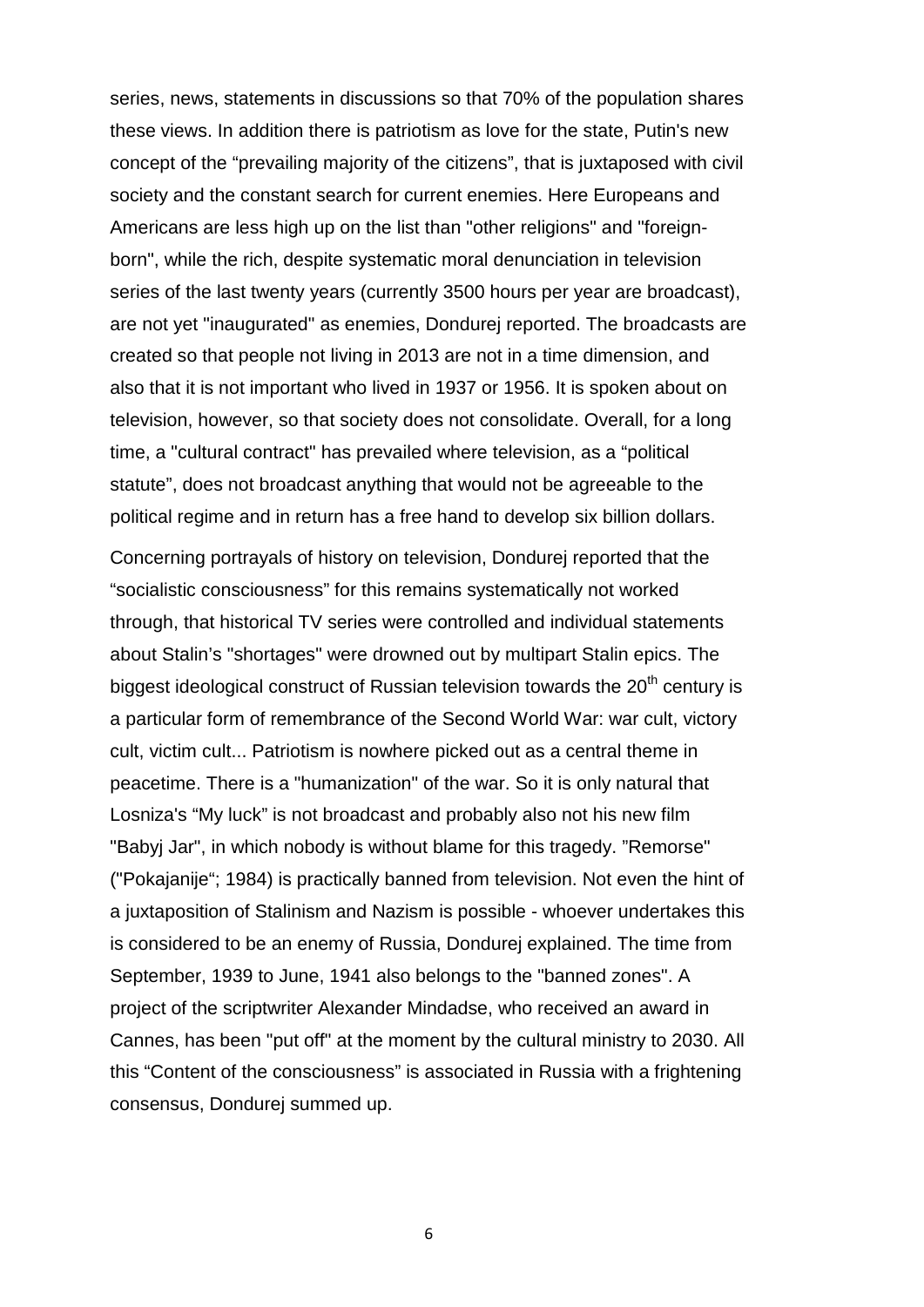#### *Ukraine.*

On Ukrainian television scene, Wolodymyr Kulyk from Kiev highlighted that there - pointedly - two narratives of history exist, a Soviet version and an anti-Soviet version, equally represented within society, but also overlapping with a part of the population. Thus, for the majority, Stalin is not an effective manager, but rather a criminal, just like Bandera is also not a hero for the majority. On television, however, a "Soviet" narrative dominates. This is due to an "ideological ambivalence": though many would condemn the Holodomor nevertheless, they justify the Soviet order as such. On the other hand, many are not "nationalistic enough" to refuse the consumption of a "Soviet" narrative. In addition, the Russian-speaking television audience is more numerous in Ukraine and is wealthier - and therefore for (Ukrainian and Russian) producers and for advertising is the more attractive target group. Also "Ukrainians" would rather accept what is preferred by "Russians" than the other way round. Moreover, there is hardly any political pressure on the television industry in favor of a national narrative in the way that exists, for instance, in Russia.

Productions that comply with "Soviet" narrative dominate as films or series and in primetime less in documentaries, where "national" subjects are also presented. Also in the choice of the shown events the Soviet narrative prevails: mostly events from the Soviet or tsarist eras, when Ukraine was part of Russia, would be covered, thereby appearing as "normal". Subjects of Ukrainian independence or the struggle for independence are practically excluded from the "imaginary landscape of the past" (according to Morris Suzuki). While episodes of the "Soviet" narrative, following particular series conventions, often concentrated on the everyday life of historical figures and thereby the question of their actions or even crimes retreats into the background, questions of the "national" narrative would preferably be covered in documentaries, news and discussions. "Victory Day" that is intensively considered on television stands opposite the Independence Day of 1991 that is scarcely appreciated on television. As a reaction to this "marginalization" of the national narrative on television, its devotees went for a more intensive processing in literature by vehemently opposing "their"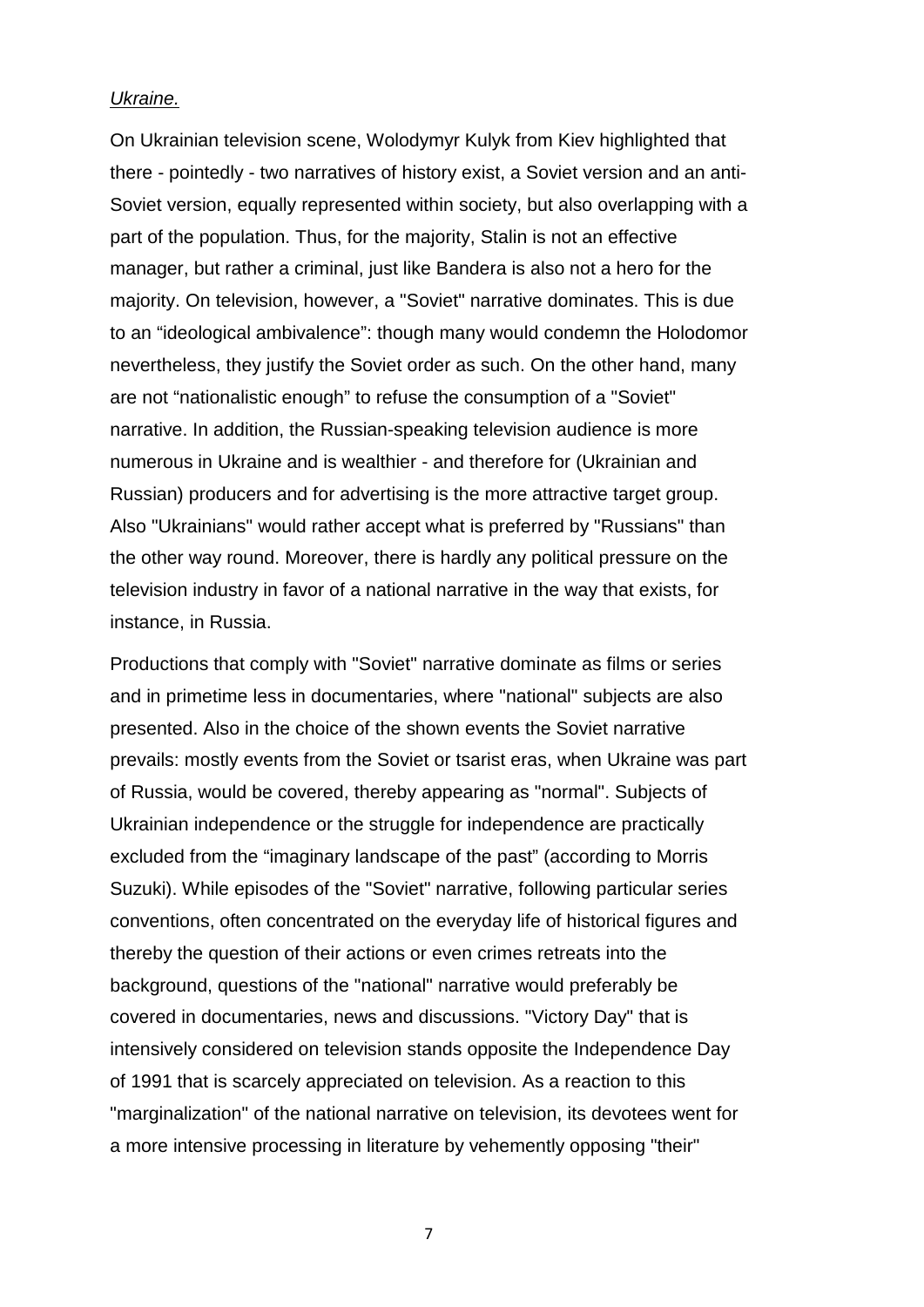history with "our" history. This trend is not less problematic, Kulyk summed up.

Concerning the situation in Belarus, it was pointed out that here, unlike in the Ukraine, there is a complete dependence on a foreign discourse. Anything Russian is perceived as one's own, anything national Belorussian as something foreign. This is due to the post-colonialism in Eastern Europe. Concerning this, Wolodymyr Kulyk countered that "foreign" depends on whether, here, the borders of the state or the Socium would be considered. The audience is to be defined sociologically or ideologically (and also across national borders), which constitutes a challenge for TV producers. Thus the most unspeakable Russian productions would not be shown in Ukraine even though the limits of what is presentable are broadly based: everything, except for the most chauvinistic productions, is shown and is accepted by a sufficiently large audience. There is hardly any resistance from civil society that would cause problems to television producers. Wachtang Kipiani (Kiev) added that Ukraine purchases productions for price reasons instead of producing them; then the result is watched with certain schizophrenia.

## **Who decides - public preferences or television producers?**

The historian and media scientist Christoph Classen (Potsdam) pointed out that according to his observation the media, even in dictatorships, could not operate on a continuing basis against society and, hence, would have to try to bring something popular. Hence, the question arises whether the gloomy diagnoses stated are only valid for the media system or also for society and its historical consciousness. Wolodymyr Kulyk commented about that, that society is also responsible itself for media consumption. Thus it needs an active minority (as in the 1960s in the FRG) that establishes effective barriers against the silent majority swallowing the "Trash". Irina Scherbakowa commented that the audience is absolutely receptive to new things: Wajda's "Katyń" on the main TV channels of Russia has considerably changed the attitude of the population to these events. Wachtang Kipiani (Kiev) reported that with the program "The big Ukrainians" - where in advance, a possible exclusion of communists or nationalists met with resistance in each case (with a certain fan mentality) - Bandera surprisingly ended up far ahead, which is suggestive of the fact that that TV makers do not always know or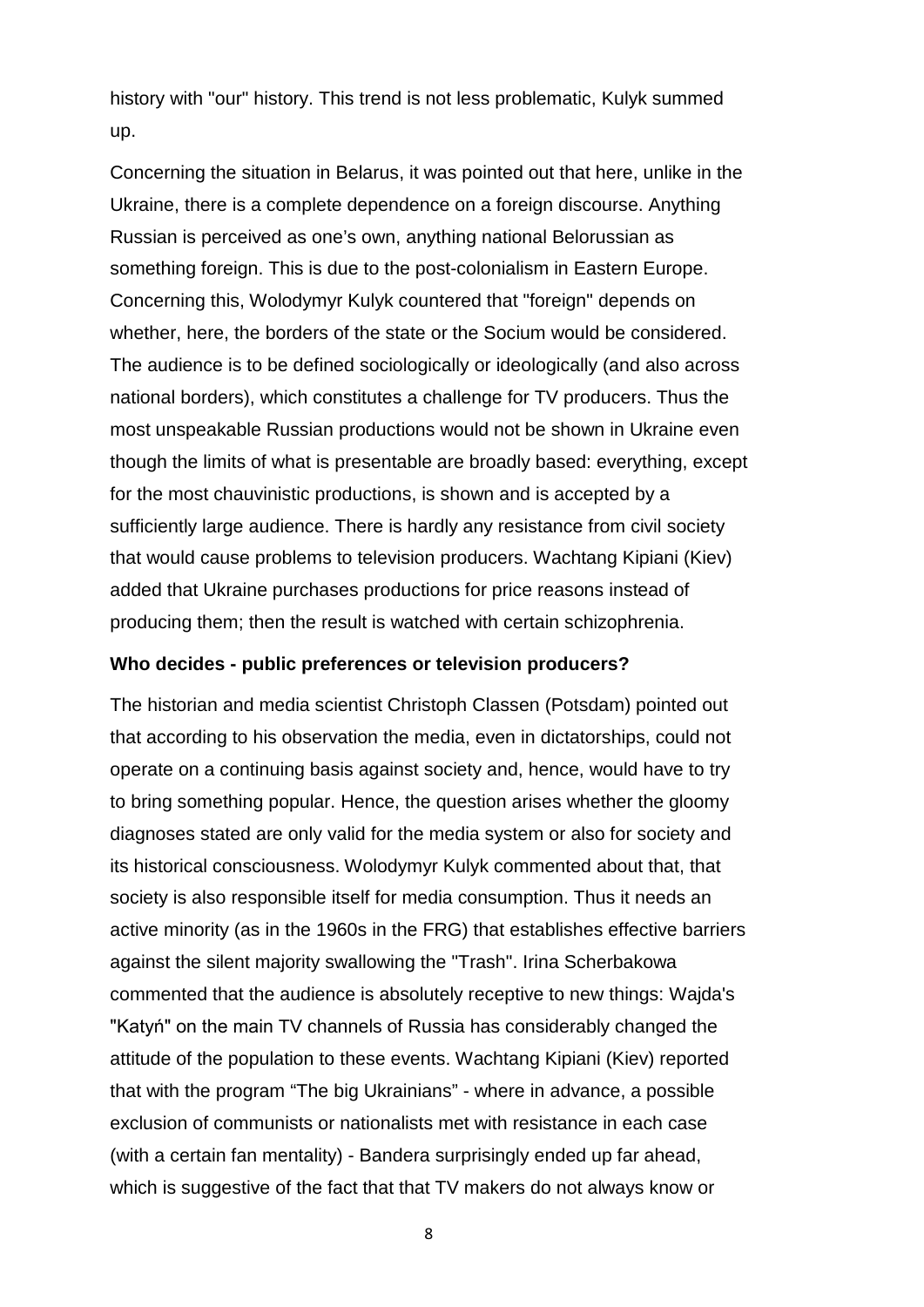assess their audience very well. Snežana Milivojević considered whether, in view of the success of "Roots", a well made soap opera could be a popular format to approach thematically the war of the 1990s. The representation of history on television should follow developments in society. It is not only about groups of powerful men but also about normal people, women, workers, minorities. Dondurej countered this with the fact that unfortunately in Russia hardly anyone took an interest in a tractor operator in 1937, but rather in how Stalin puts the Political Bureau in its place.

#### **Television as a medium of historical documentation**

On the situation of historical documentaries on German television, Christoph Classen reported that they had experienced an incredible career need here in the last 20 years and since approximately 2000 have been prime time capable. This was related to the remembrance boom, a need to reassure oneself "in the period". In Germany, there is a concentration on contemporary history, especially the Nazi era and the Second World War, and in addition spectacular subjects are preferred (mine disasters, RAF in the FRG, injustice in the GDR). Characteristic, above all, is the concentration on national and only a few transnational subjects, strong personalization and focusing on major single events. Longer-term developments or structural changes are scarcely investigated.

Hybridization can be formally observed since the 1990s: documentaries increasingly have feature elements and, in the meantime, are meticulously composed narratives with reenactments, special effects and music. With contemporary eyewitnesses as an instrument for authentication, a trend towards being emotional can be observed, which reinforces the quality of the experience for the viewer via a "para-social relationship". For prime time historical documentaries, this means a trend towards an authoritative form of conveying history emanating from a strong power of imagination, so that the quality of construction of the history narrative is concealed. On the other hand, there is a trend towards historical myths that do not relate to the past, but emerge from present identity needs and discourses with which the past is projected. To sum up, Classen critically took up the argument of ZDF's former head of television editing for contemporary history, Guido Knopp, that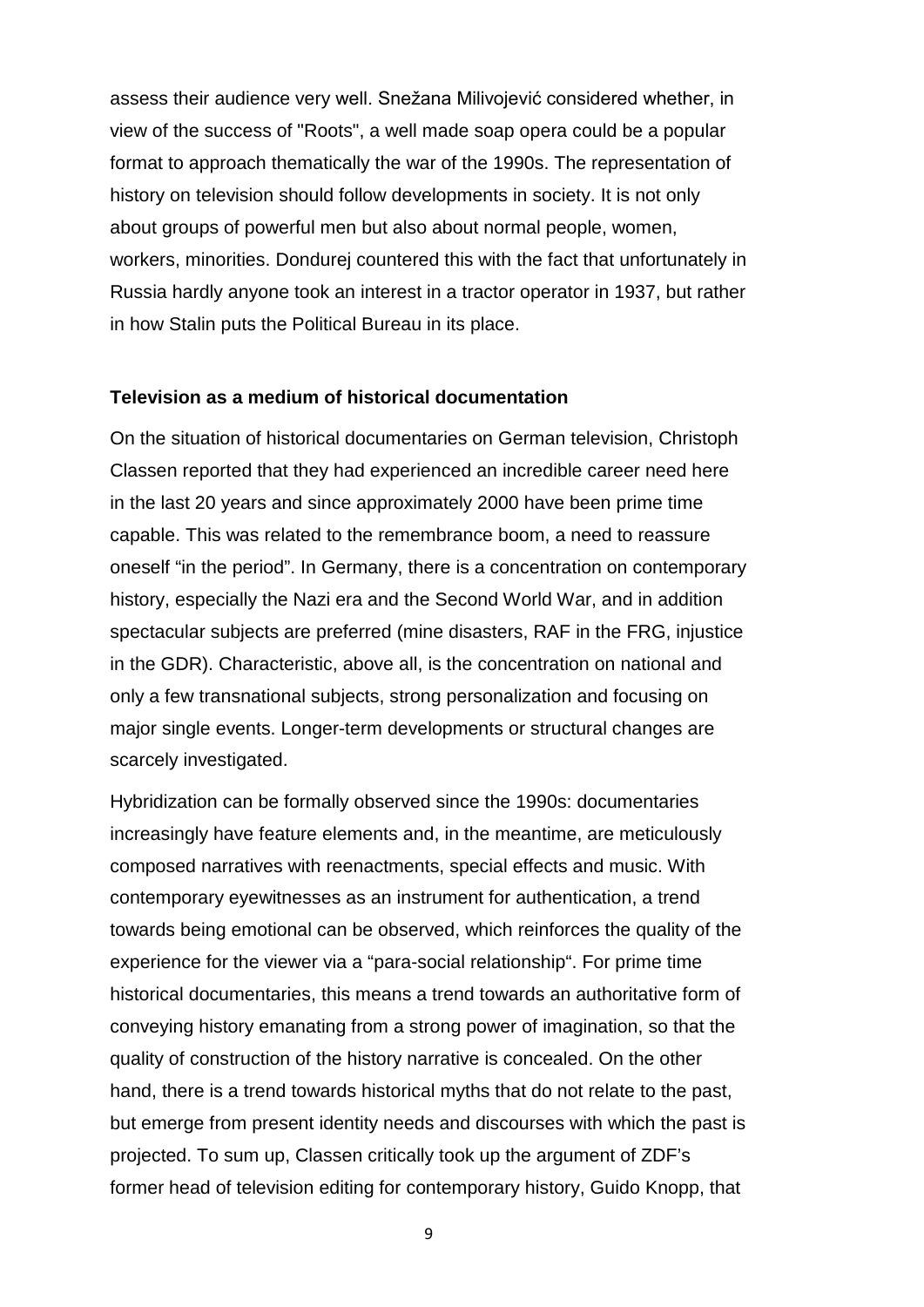enlightenment needs audience reach and countered that enlightenment maybe rather needs minority and cumbersome formats.

#### *Russia*

On the situation of the TV historical documentary in Russia, Irina Scherbakowa reported that since the end of the 1980s, maybe an even stronger upswing has taken place than in Germany. The focus was initially on witnesses who spoke on what were up to now "forbidden" aspects of history, and since then this expansion has developed according to the western model in the direction of "BBC-like" documentaries and is constructed with a corresponding approach. The familiar, usual formulas and clear patterns of this format opened the gates for a certain dilettantism.

This is relevant above all in dealing with contemporary eyewitnesses. In Russia, many have grown up with contemporary eyewitnesses who reported at school and on the screen about the Second World War. Their stories always followed an approach from which anything individual, contradictory and complex was omitted - also with regard to the censorship. Only Konstantin Simonow's "There came a soldier" (1975) allowed soldiers to report of experiences that did not comply with the approach. With the inflation of contemporary eyewitnesses on television in recent times, it is associated that often interviews are done without any professional care and without awareness of how difficult the handling of contemporary eyewitnesses is and how difficult it is for their testimonies to be incorporated in a documentary.

Furthermore, a false dramaturgical image arises without the respective context, since people remember quite differently at different times. Thus the recollections of Stalin's daughter about her childhood and her relationship with her father at the beginning of the 1990s and her recollections ten years later are two quite different stories. On the handling of traumas, Scherbakowa stated that tears of contemporary eyewitnesses, as an example, could in no way be a real picture of a trauma. Christoph Classen underlined that contemporary eyewitnesses would often not be taken seriously enough and would simply be used as instruments to provide evidence for an already existing narrative or thesis of the film. Recently there is a trend being observed towards the portrayal of contemporary history in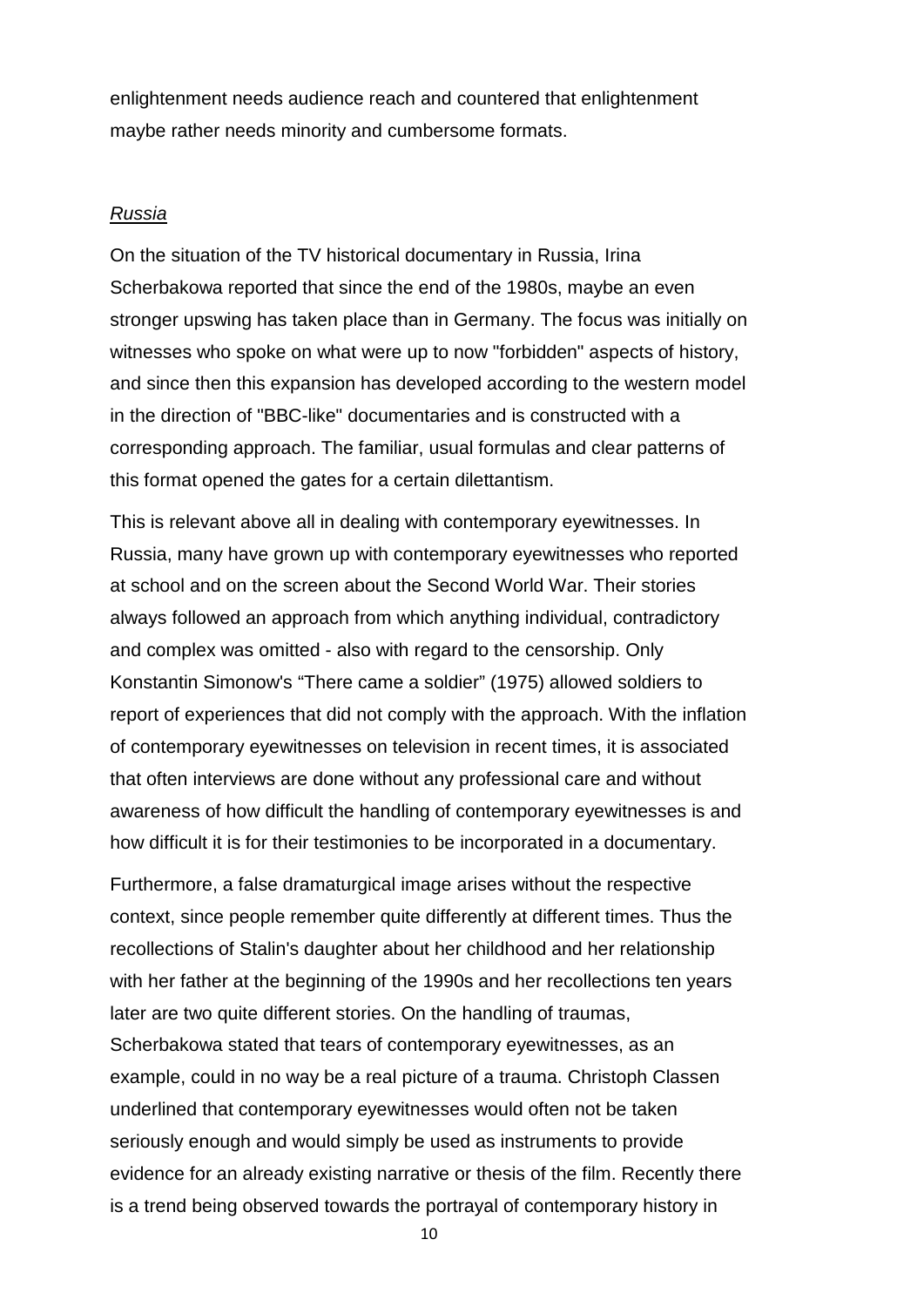personal stories, which means, however, a legitimate but not necessarily historical approach, Oleg Rostovtsev (Dnepropetrowsk) warned that it should be appreciated that there can be many mistakes with the recollections of contemporary eyewitnesses, which is why one cannot rely solely on these. Classen explained that contemporary eyewitnesses, on the other hand, would also be taken too seriously: a "witnessing" from contemporary eyewitness recollections generates misunderstandings because with contemporary eyewitnesses - like with everybody else – events would be dynamically stored by the memory and would be reactivated, namely functionally geared to the present (for the production of biography, identity and social competence). Furthermore it must be noted that images from weekly newsreels (possibly from fight scenes) are not "documentary" images but are staged and recreated. Nevertheless, these images become part of a wide variety of productions, Scherbakowa lamented.

#### **History between enlightenment and propaganda**

In the discussion of "historical television", the fact that it has to be accurately distinguished between journalism propaganda and real historical films was emphasized by Oleg Rostovtsev. Although the films mentioned about Stalin or Putin formed an important context and had an impact on the conception of the world, they could not, however, be discussed as "historically-driven films". Nikita Sokolov warned about propaganda carried out under the guise of "documentaries". He lamented the absence of a historian group in Russia that could reliably offer orientation. There are only individual respectable historians, who were also in danger of being "used", possibly by means of statements taken out of context. Moreover, the category of "Secret Service historians" has developed in Russia, who have special access to archives and other sources and are used in documentaries. To this end, Daniil Dondurej noted sarcastically that each broadcast finds exactly the historians it needs. Rolf Dieter Müller, military historian from Potsdam and consultant for "Unsere Mütter unsere Väter" commented that scientists could only consult, and prevent the worst, for films with their specific characteristic features. They would have to decide whether something is true or false, probable or improbable (but perhaps just not entirely to be ruled out).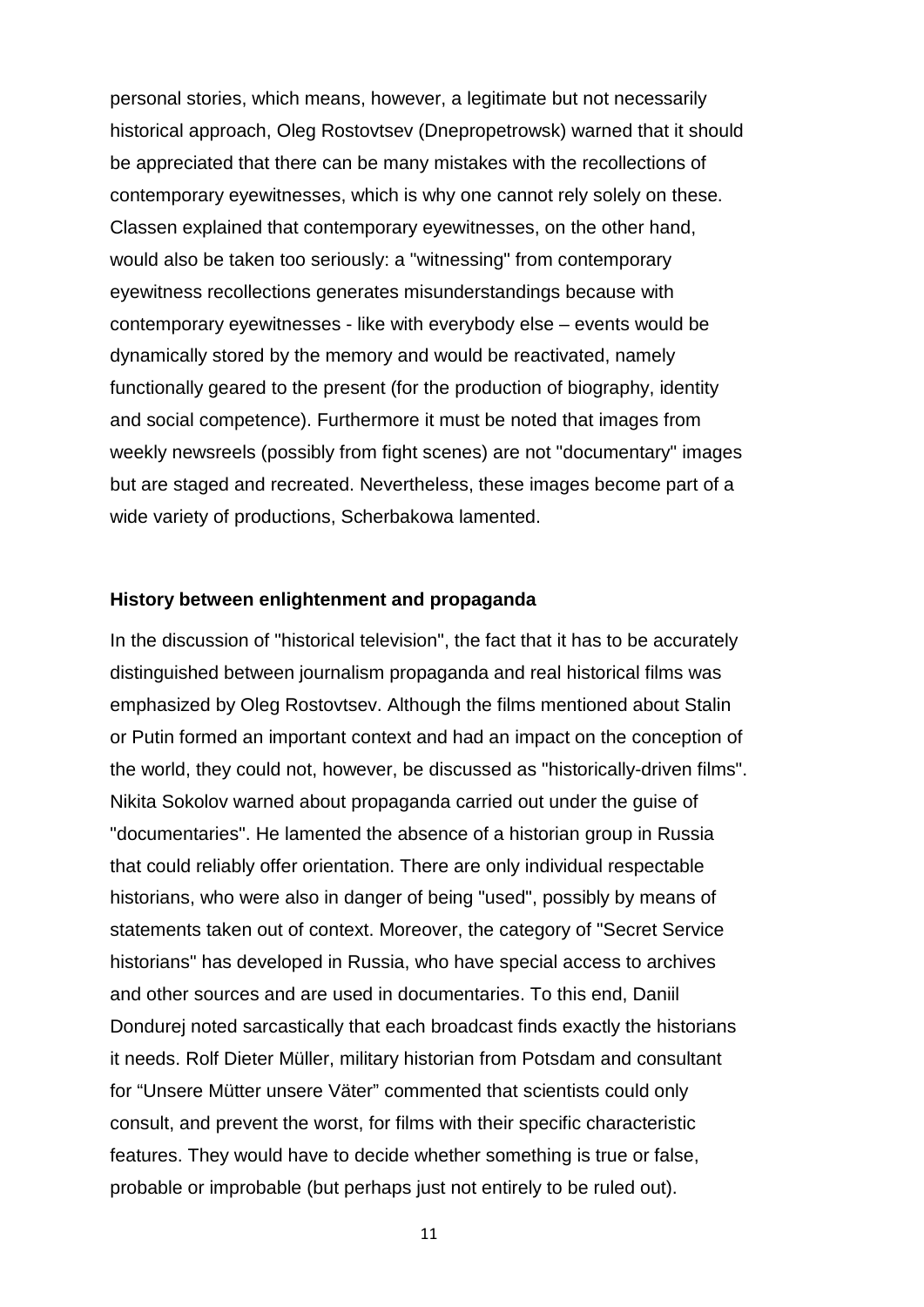Irina Scherbakowa argued against the view that there is no historical truth. The film "Schukow's unknown battle" for instance, is rather weak in its traditional form, but stands out as an example through the comparison of the German and Soviet losses in the battle at Rschew (which goes against the mythologizing of war and has therefore taken care of scandal). Christoph Classen stated that, although there is no absolute truth, there is, however, careful handling of sources and facts, even if the interpretation and the compilation opened up some leeway.

On the question of successful works, Irina Scherbakowa named Sergei Losniza's "Blockade" (2006), that is put together from library pictures of the blockade of Leningrad, is set to music without words and reflects the state and the atmosphere of the town more strongly than all documentaries with their expert explanations. Nikita Sokolov referred to "Imagination" ("Predstawlenije"; 2008) also by Losniza, which assembled the details of a provincial Soviet weekly newsreel, and showed them up to be a lie.

#### **History in feature films and TV films**

#### *Discussions about "Unsere Mütter unsere Väter" (UMUV)*

The three-piece series . Unsere Mütter unsere Väter" was shown in March 2013 on the second German television station (ZDF) and achieved very high viewing figures, but besides a lot of praise, also met with criticism, above all in Poland, Russia and Ukraine. Benjamin Benedict, one of the producers of the film, reported first about the history of the origin and the issues pursued with this film about war experiences between 1941 and 1945. Producer Nico Hofmann and scriptwriter Stefan Kolditz had undertaken with the film to try to tell the story of their parents' generation who were young when they went into the war and hence approach an understanding of their inconceivable experience. This should not be done only in the categories of victims or the resistance movement, but also as perpetrators - each of the central characters caused the death of people. With the complicated story telling the tale of five friends and narrated in a discriminating manner, an audience of millions was achieved and the many letters proved that the film has contributed to an analysis of history: in the process, many had told their family history, where their father / grandfather, their mother / grandmother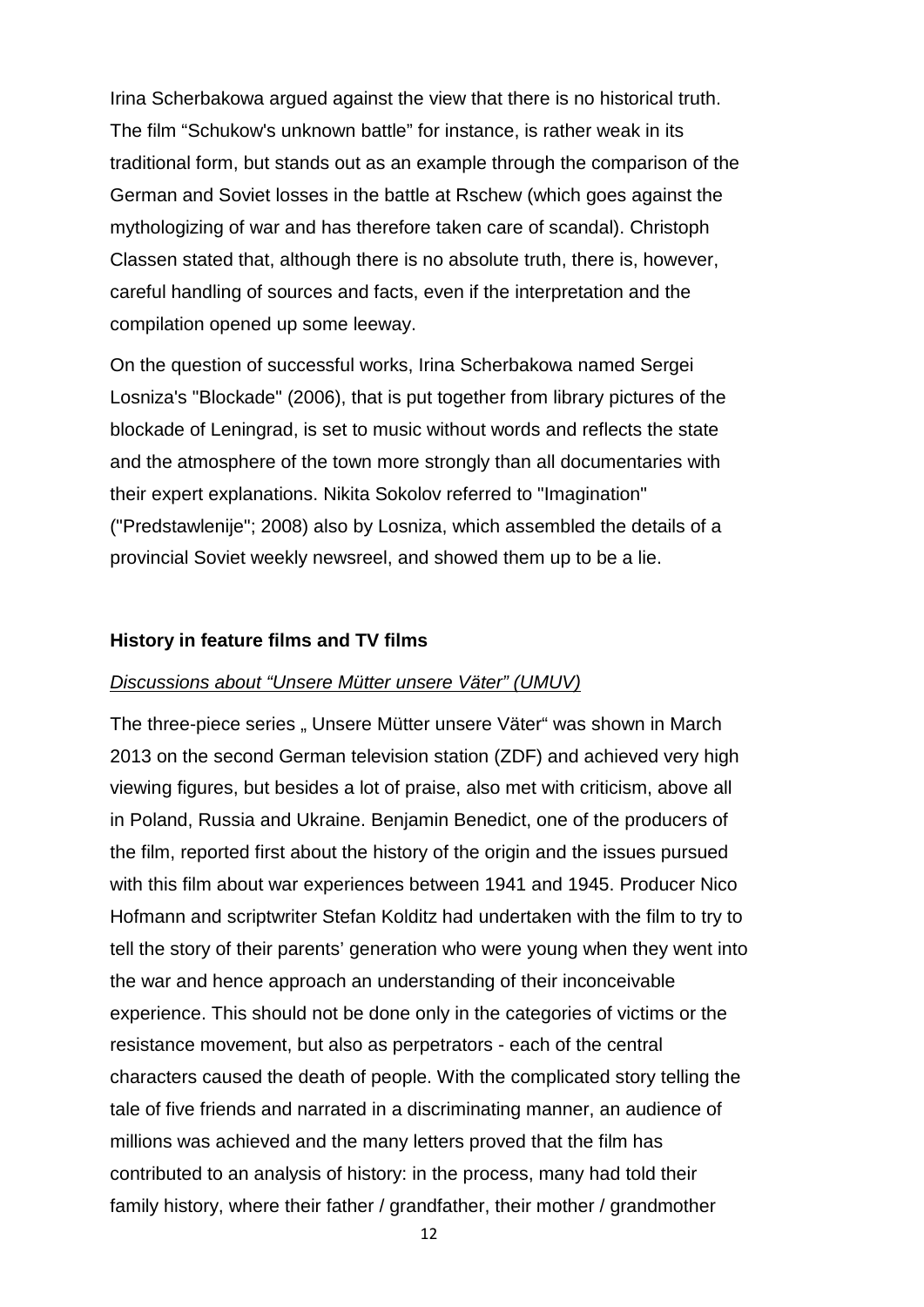had been. For him, it was not to be expected that the film translated into personal history to such an extent. In the process, the "publicity power" of the medium of television has been consciously used.

On the question of the creation and the reconstruction of the war, Benedict referred to a development in TV away from "black-and-white" in the direction of a bigger differentiation, ambivalence, even inscrutability of characters. This differentiation was attempting to tell historically what would be consistent with biographical material that addresses the audience's experiences and stimulates historical analysis. The film is very much constructed as a narrative (in the neutral sense) and it was thought about for a long time how the viewers could be reached best of all. In addition, the camera has consciously been left on the shoulder to generate closeness, inter alia. The challenge was to construct, with a multi-perspective narrative technique, an impression of the reality at that time, with it being limited - after many test auditions - to five characters, so as not to overwhelm the audience and to have them watch the film with enthusiasm.

Christoph Classen called the film a typical example of "historical event TV" that is produced and marketed at great expense with the assertive authority of the public television station. It offers an interpretation of history with "huge clout". Classen asked what reflection and educational effect is still possible in view of this urgency, and in particular if the film, like others too, can be attributed to a victimization myth. To sell this as something new is problematic. Concerning this, Benedict countered that the objective had been that many people grappled with history. This had happened, indeed intensely and emotionally; and that, in addition, "the chance of a last dialogue" with the parent generation had been taken. On the question of "victims or perpetrators", it was clear for him that the characters are perpetrators. In terms of education and information, Benedict referred to the fact that there Oleg Rostovtsev argued that he could stand behind the film if it was clearly said that it was about viewer ratings and money, and that history had nothing to do with it. If there was, however, the claim to want to understand the parents in their history, this was another situation and this film was not a critical analysis of their own history but a "tranquilizer". On the question of the reception, Rolf Dieter Müller, who had consulted as a historian on the film,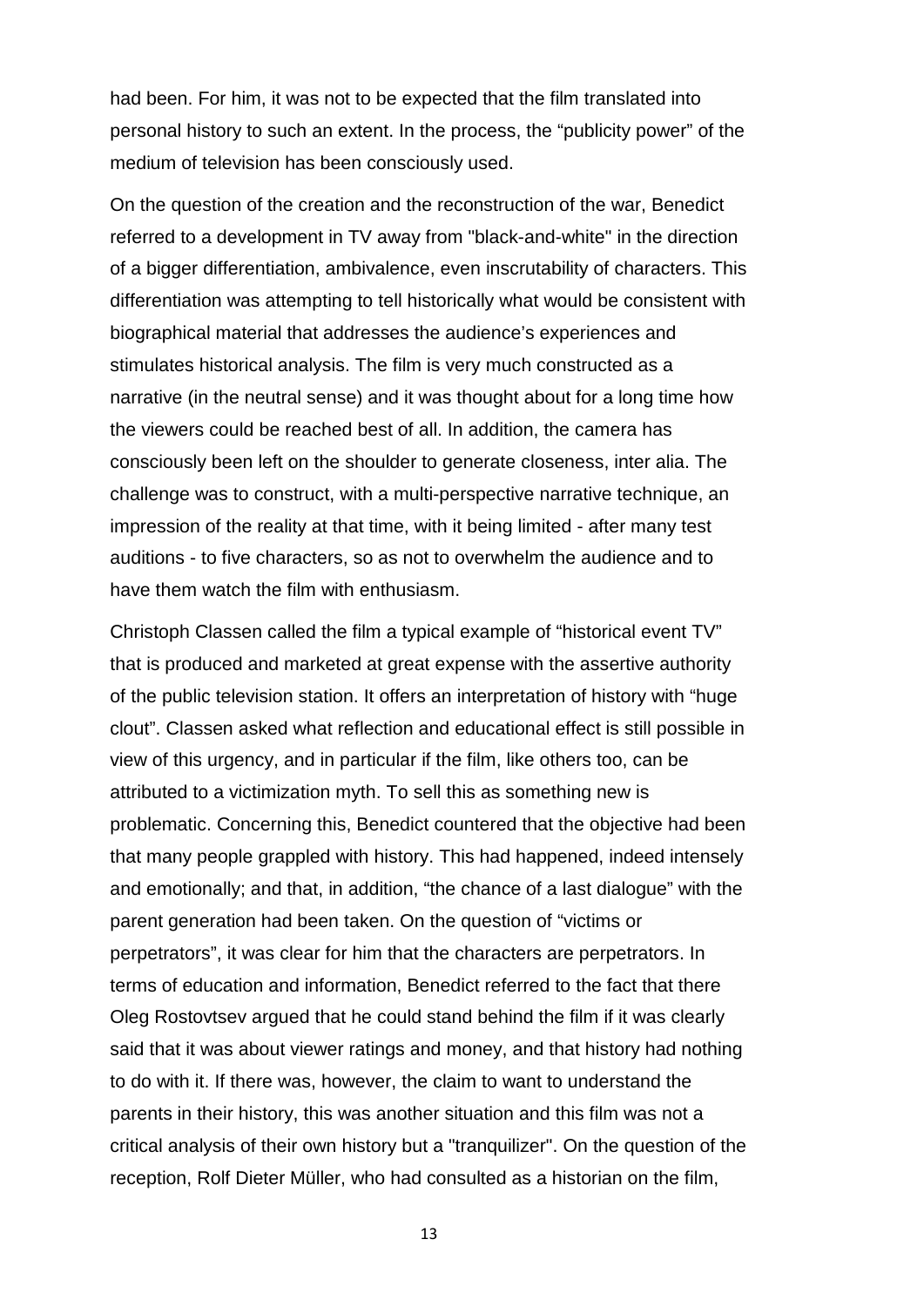remarked that the Wehrmacht Information Office in Berlin had experienced a considerable rush after the film. Wolodymyr Kulyk referred to the title (which had caused confusion several times in the discussion) and asked whether this didn't necessarily imply a national German frame of reference and how people like immigrants should handle it.

Magdalena Saryusz-Wolska (Institute of Historical Studies of the Polish Academy of Sciences) criticised, with regard to the "documentation" for the film, with its implied information claim, that archive footage and scenes from the film, as well as the narrator's voice and statements by historians and contemporary eyewitnesses, were combined there, and, for example, the pointed (in Poland sharply criticised) representation of the partisans of Armia Krajowa as anti-Semites in such an intertwined sequence is authorised by a historian. Maybe the statements of the historian have been taken out of context or are due to careless post editing, Saryusz-Wolska wondered. Noteworthy about the discussion there is that historians discussed about a fictitious representation, something that has features of a Baudrillard'schen Simulacrum. In Poland, the role of the Russians and Ukrainians in the film has not been discussed, Saryusz-Wolska added. It always seemed to have been about the representation of their "own" protagonists from the perspective of their own memory culture. The debate pathways had diverged, it was remembered - according to Assman - in monologue.

### **Myths and images**

On the handling of myth figures and their images, Klaudija Sabo from Vienna introduced a cutting from the film "Pretty village, pretty flame" (Lepa sela, lepo gore; 1996). This attempts an "artistic critical commentary" on the Serbian Kosovo myth, in line with Christian motives, about the battle at Amselfeld in 1389. In the film Serbians are surrounded, together with an American journalist, by Muslim troops and the protagonist Viljuška laments to the journalist that the Serbians - in contrast to "Germans, Englishmen and Americans" - had already eaten from a plate with forks in the Middle Ages. This refers to a Byzantine myth and goes back to a fresco in the monastery of Studenica. The scene works through mutual clichés and myths ("justice and prosperity in the west", "backwardness of the Balkans" – "cultural superiority of the Serbians"), explained Sabo. The symbols served as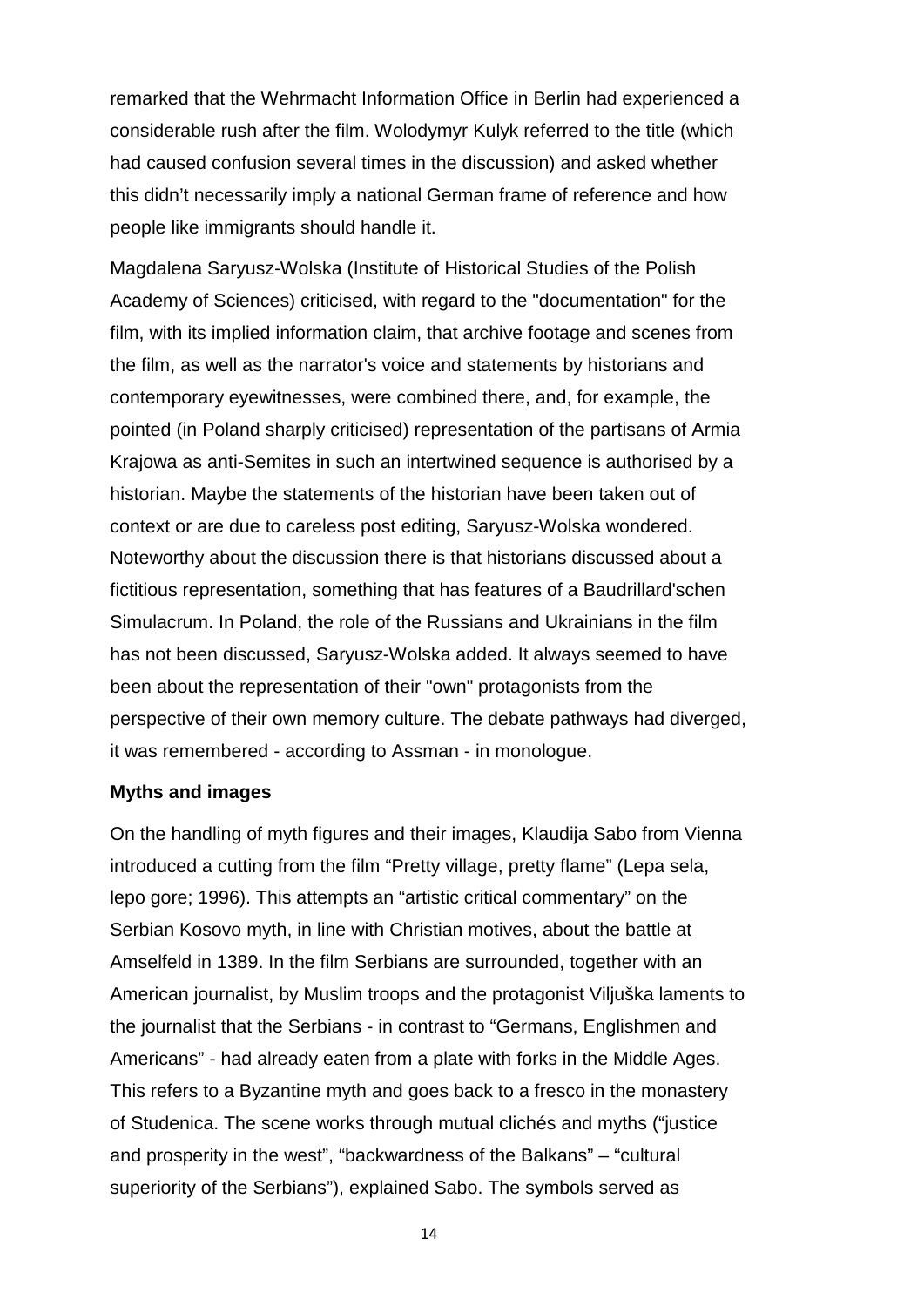motivators (even for war) and through technical film means (alternation of glossy photographs and journalistic video technology) the role of the media is pointed out in the construction of myths - Viljuška had found out about the fork from television, the journalist functions as a gateway to the global public and everything is recorded self-reflexively by the director. Here the transference mechanisms of history and images are indicated, the borders of fiction and reality create a problem, reporting is questioned and the documentary as a reflection of reality is doubted, Sabo summed up.

# **Reducing modernization**

Nikita Sokolov (Russia) concentrated in his lecture on the few film productions in Russia that, though they have to be attributed to the mainstream, claim to be a realistic representation of historical reality and can be regarded as worthy of discussion.

Here, Sokolov diagnosed for the medium of television the imminent difficulty to keep a distance (between viewer and the watched, production and reception time) and countered this by a fundamental feature of European culture, namely the knowledge about the historicity of the world. This foundation, the understanding that past times were different, that our forefathers made decisions with other ideas in mind and starting with other motives, is destroyed by modern TV film, Sokolov said. A "reducing modernization of the past" is done and with it a depreciation of history. Scriptwriters are forced to incredibly simplify the reality, which is extremely complicated, for their medium, and to reduce the number of characters. Then, for the increase of tension, love stories would be intertwined that had nothing to do with either the past or this present time. One example of this is the Russian film "1612 - Chronicle of a time of confusion" (2007), where the events in the screenplay did not go well together from the start and, finally, were mystically resolved by a white unicorn. Even with good bases, as was the case with Wassilij Grossman's novel "Life and Fate", which was turned into a miniseries that, in large parts, correctly depicted what was in the novel, a narrative line that was extremely important for Grossman had been taken out, which culminated in long discussions of a Soviet and an SS officer about the (very similar) features of Nazism and Bolshevism, Sokolov reported. This storyline, extremely important for the historical consciousness in Russia, has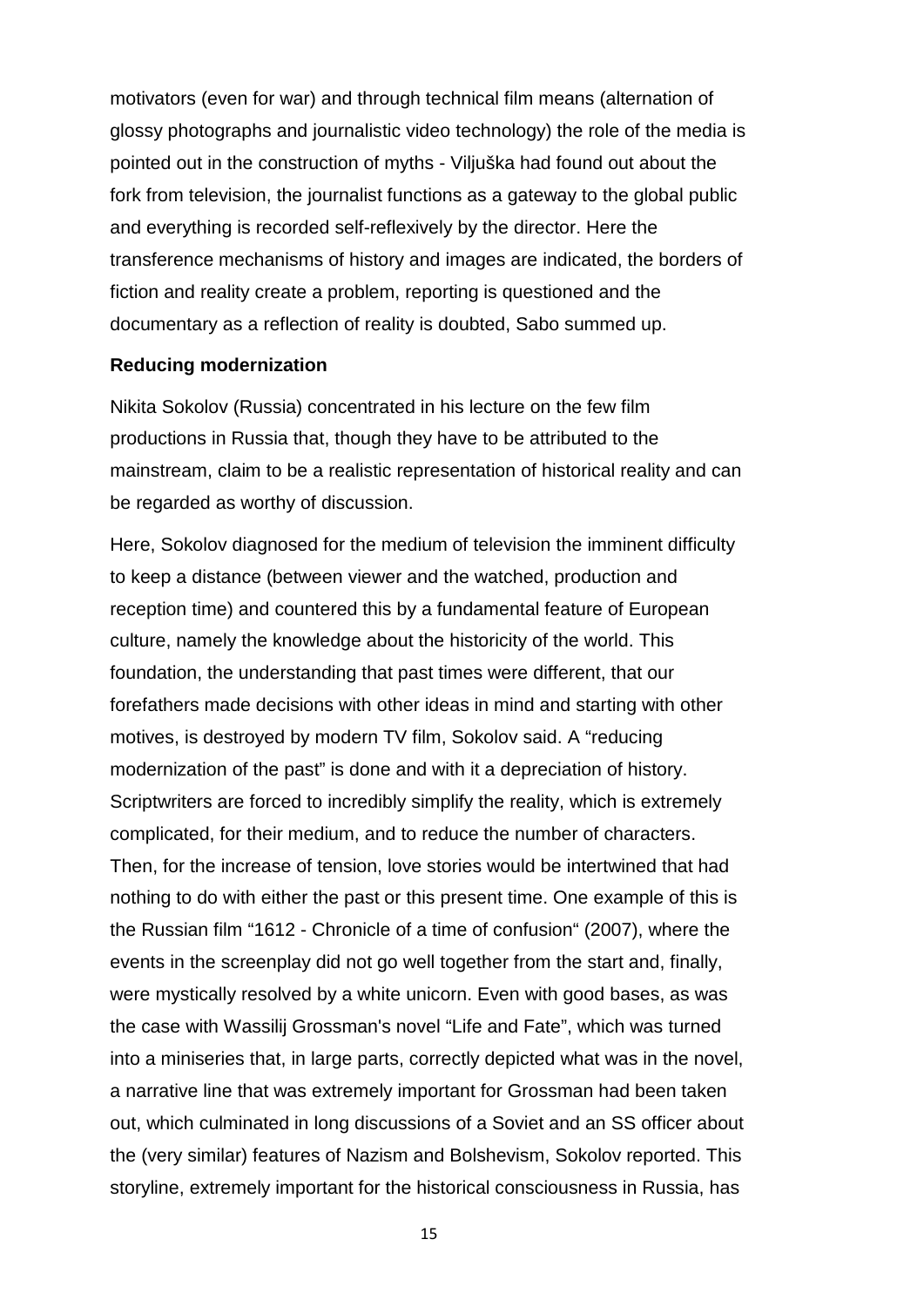been left out by the television producers because it allegedly made matters too complicated.

By means of the (unsuccessful) example that films, though they can artistically deal freely with facts with a historical claim, would have to consider, however, the circumstances and motives of the people in that time, Sokolov named the popular miniseries "Likwidazija" (2007) about the fight of the Soviet authorities against "bandits" in 1946 in the area of Odessa. Inter alia, there, an Odessa of Babel is shown that is an Odessa that, in 1946, simply did not exist anymore, explained Sokolov. He complained that, even with the best source situation, historical occurrences are distorted, and this is not done maliciously or from political motives but probably alone due to following a common practice of the medium.

Because the people, according to Franz Boas, did not live in an objective reality but in what they themselves imagine as a representation of reality ,the described is dangerous and a crime of the television against society, Sokolov challenged. According to his conviction, a simplistic scheme of social reality, where with the past cannot be distinguished from the present, makes manipulations of a society easier. Therefore, film artists would have, due to the effectiveness of the images, a big responsibility.

The absence of the historical distance, according to Sokolov, creates the illusion that the world is simple and easy solutions are possible. It contradicts the humanistic claim to mediate that individual and society are complex and call for complex solutions. Russia had to suffer very much during the last hundred years because of easy solutions!

## **Outlook**

The warning against simplification was often supported by the forum participants. However, simpler approaches were also worth considering , with which people and the foundation could be prepared for complicated representations .Lena Schemkowa of Memorial pointed out. that it is Important to depict the basic trend of a historical situation Jens Siegert